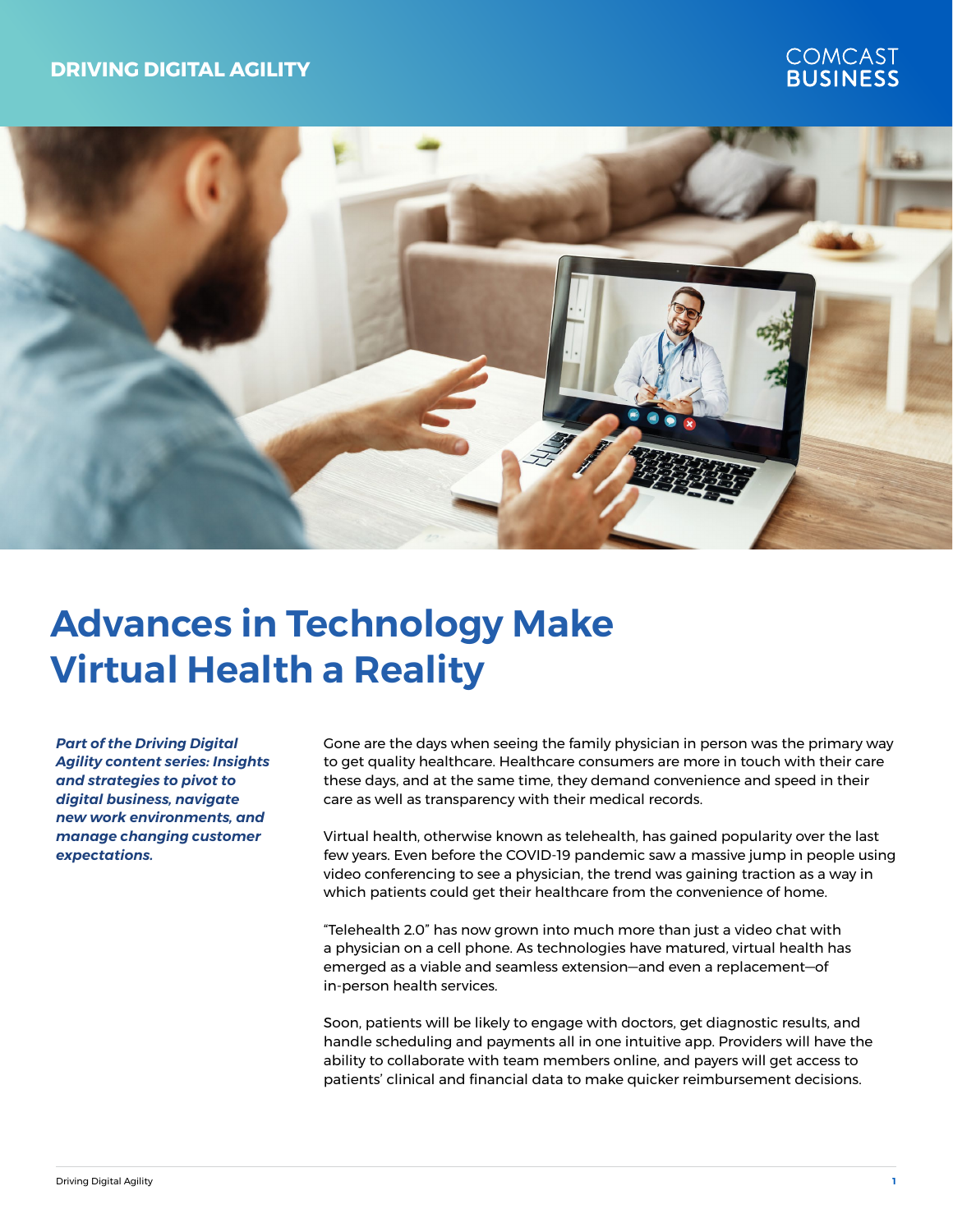#### **"COVID-19 will radically change healthcare more than the 2008 financial crisis changed the financial sector"**

**—** Amit Verma, Vice President of Solution Engineering and Technology, Comcast Business

## **The Challenges of Virtual Health**

While there is no doubt that virtual technologies will change the healthcare landscape, it's less clear whether networks, individuals, and organizations are prepared for the shift.

"COVID-19 will radically change healthcare more than the 2008 financial crisis changed the financial sector," said Amit Verma, Vice President of Solution Engineering and Technology, Comcast Business, during a **[recent webinar](https://www.modernhealthcare.com/VirtualHealthWebinar)**.

The success of a completely online patient care coordination experience relies on a network of systems that work together, along with proper education and support for those who need it.

Consider the following:

- **Wearable technology and connected devices present new opportunities.** Connected personal devices and medical instruments have increased the amount of data being collected, a good thing for consumers who want more access to their information, as well as physicians that want pools of data to turn into actionable information. The Centers for Medicare and Medicaid Services (CMS) recently passed a new rule requiring providers and payers to share patient data with API-enabled third-party applications. This will lead to more access to patient data and an explosion of third-party apps to create more patient-centered experiences. The challenge is to collect useful information that can be turned into actionable information, while keeping sensitive data secure.
- **Demand for patient empowerment drives the need for interoperability.** Patients are seeking simplicity. Telehealth will not work if they need to download several apps to connect to the doctor, their insurance company, specialists for ongoing care, and the pharmacy. In a perfect world, customers will be able to shop for care, access, schedule, pay, and see their data all in one place. The pressure will be on for healthcare organizations to partner with technology companies that unite patient data and create all-in-one digital patient experiences.
- **Accessibility and digital literacy present challenges.** Not everyone has access to high-speed Internet. The digital divide continues, especially affecting those from certain rural and urban communitie without the connectivity necessary to easily utilize telehealth services. Without improvements, certain populations may not be able to fully leverage advancements in virtual care.
- **There are security and reliability issues.** Telelehealth doesn't just happen on provider-owned networks. Patients will be accessing those services from their home WiFi, or even public networks. Care providers will need to ensure that, given the uncertain levels of security on the patient end, their network and software defenses are ironclad.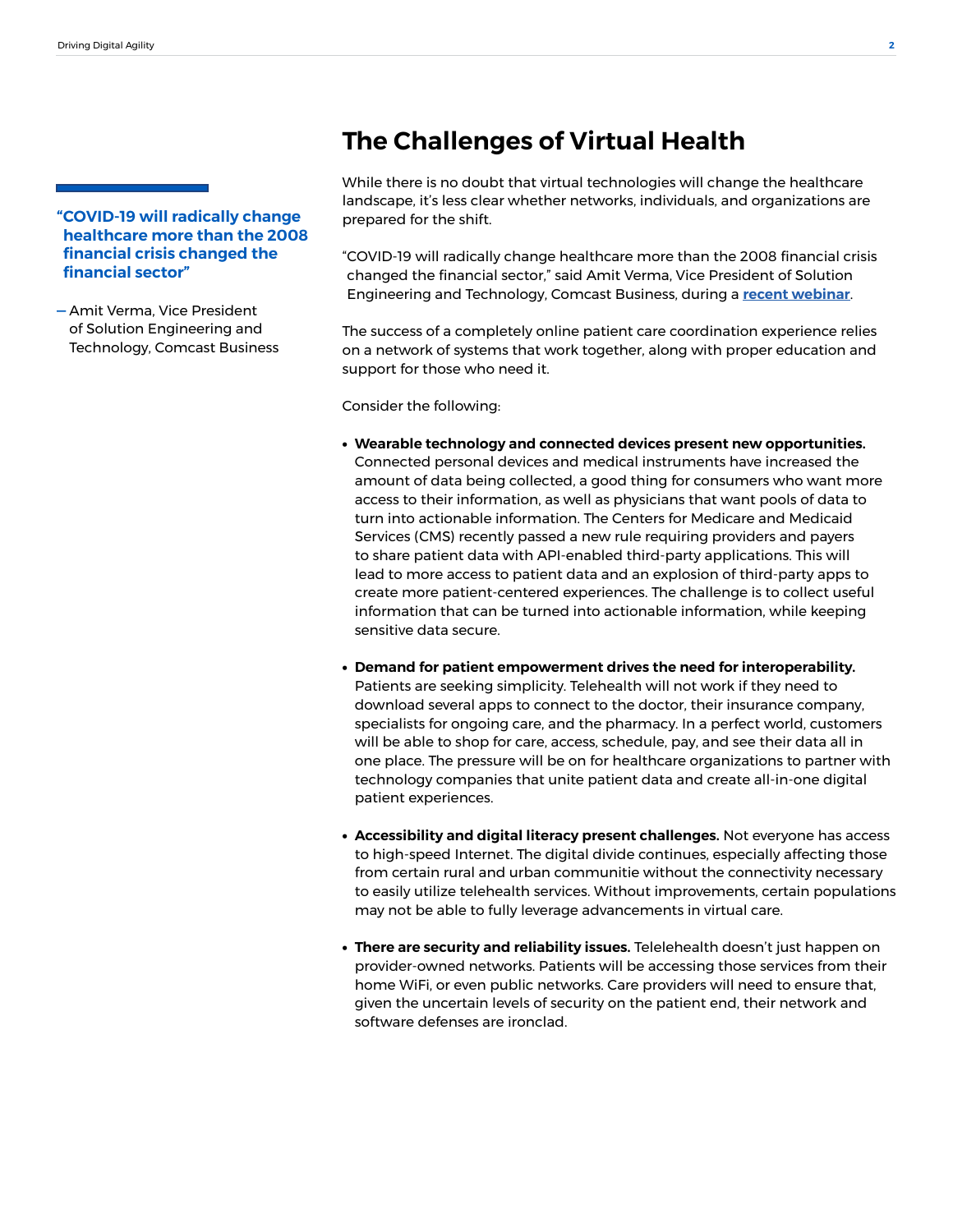## **Technology Steps Up to Meet Healthcare Needs**

Promising new technologies are coming on to the market to help healthcare organizations move from a face-to-face patient experience to a remote experience—or at least a hybrid of the two.

To reap the benefits promised by these tools, healthcare organizations—from hospitals to doctor's offices to insurance providers—need sufficient bandwidth and smart, software-defined architecture to move data quickly and securely.

Comcast's SD-WAN solution enables the use of widely available and affordable broadband that eliminates bandwidth constraints and empowers smooth online patient experiences, unhindered cloud and inter-office communications, and crystal-clear transmissions of X-rays, video, and other critical imagery.

The success of telehealth must also take into account the following technological considerations:

- **The need for human support.** Despite advances in technology, there will always be a need for humans that understand technology and can help guide users of telehealth. This will open new roles such as "navigators" who can help get patients comfortable with new technology, as well as translators who will be able to reduce language barriers in real time.
- **Secure network infrastructure.** Devices connected to the "Internet of Medical Things" as well as Electronic Health Records (EHRs) and data analytics tools will continue to expose sensitive data to the vulnerabilities of the Internet. Networks will need robust firewalls to prevent cybercriminal activity such as malware attacks that threaten patient data. Some investment will need to be made in medical devices that have built-in connectivity and security, as well as technologies such as blockchain to secure digital signatures and sensitive information.
- **Increased connectivity and availability.** In a single month this spring, telehealth usage **[increased by 2,000%](https://www.forbes.com/sites/johnkoetsier/2020/04/23/telemedicine-up-2000-says-vonage-as-health-care-goes-digital/#4ab8ce5600ec)**, according to Forbes. To meet this demand in the future, healthcare organizations will need a technology partner that can provide secure VPN access at scale, SD-WAN, and emergency backup services such as Comcast's **[managed network services](https://business.comcast.com/enterprise/products-services/managed-services/managed-business-continuity)** to handle disruptions in data, voice, and video communications in the event of a network breakdown.
- **Scalability.** To meet the needs of telehealth, healthcare organizations must have the ability to access increased bandwidth whenever they need it, as needs change. SD-WAN technology can quickly and affordably address the biggest concerns in digital healthcare, from EHRs to the ability to get satellite urgent health locations onto the network quickly. SD-WAN can also prioritize critical traffic and apps over non-critical uses, and has more than enough bandwidth to handle spikes in demand.